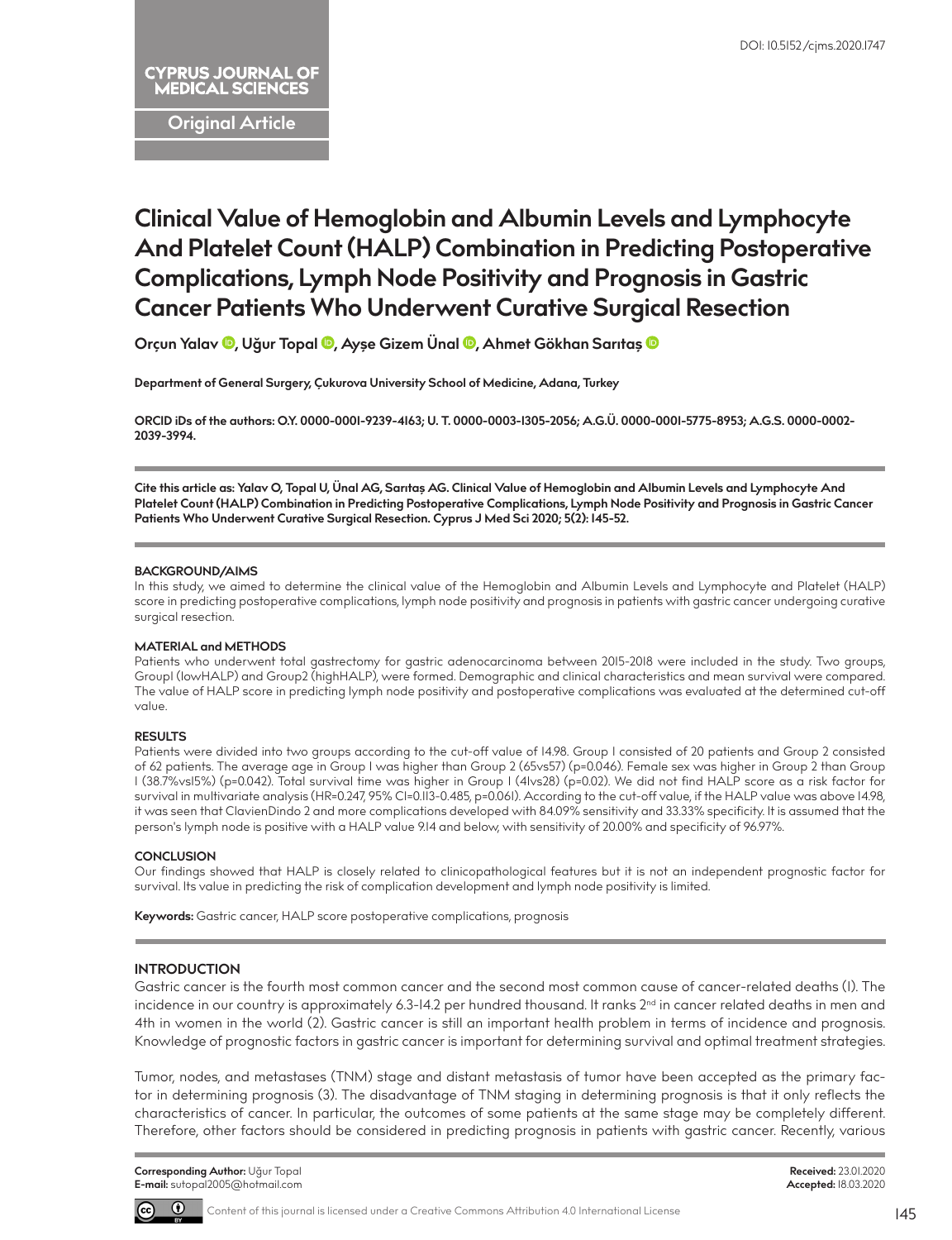predictions have been defined and applied to predict the shortand long-term outcomes of gastric cancer patients. These predictions include cancer-related factors, host-related factors, surgical-related factors, and systemic inflammatory response markers (4-9).

Systemic inflammation and nutritional status play an important role in the prognosis of cancer patients (10). Hemoglobin and albumin levels are commonly used markers to assess nutritional status and performance of the patient. Anemia and low albumin were associated with poor prognosis in cancer (11, 12). In previous studies, increased preoperative platelet count was associated with increased recurrence, serosal invasion and advanced stage of gastric cancer (13). Lymphocytes play an important role in defense against cancer by inducing cytotoxic cell death, inhibiting cancer cell proliferation and migration (14). Based on this evidence, several inflammatory index combinations such as neutrophil-lymphocyte ratio (NLR), platelet-lymphocyte ratio (PLR) HALP combination and systemic immune-inflammation index have been used to predict prognosis (15-19).

In recent studies, a new composite index named HALP, calculated as Hemoglobin (g/L) × Albumin (g/L) × Lymphocyte (/L) / Platelet (/L) was reported to be related to survival in gastric cancer (19), colorectal cancer (20), bladder cancer (21), and renal cancer (22) patients. Currently, there is no study on the relationship between HALP and postoperative complications in gastric cancer and its ability to predict lymph node positivity.

In this study, we aimed to determine the relationship between preoperative hemoglobin, albumin level and lymphocyte and platelet count (HALP) combination with prognosis, postoperative complications and lymph node positivity in patients with gastric cancer undergoing curative resection.

## **MATERIAL AND METHODS**

## **Study Population and Data Collection**

120 patients who underwent curative surgery for gastric cancer in Çukurova Medical Faculty General Surgery Clinic, between January 2015 and December 2018, were included in the study. Permission was obtained from Çukurova University Faculty of Medicine Ethics Committee dated 04.09.2019 and numbered 91/26. Patient files and hospital information system records were examined prospectively, and a database was created. Patients were analyzed retrospectively using this database. Patients with stage IV gastric cancer, patients under eighteen years of age, pregnant patients, patients with chronic inflam-

#### **Main Points:**

- Nutritional and immune status is important to the prognosis of patients with gastric carcinoma.
- HALP score is closely related to clinicopathological features but it is not an independent prognostic factor for survival.
- We did not find any correlation between HALP score and risk of postoperative complications.
- HALP score is closely related to clinicopathological features.

matory disease (Tuberculosis, Sarcoidosis, etc.), patients who underwent palliative surgery, patients with autoimmune disease, patients with hematologic disease, who were using steroids for any reason and whose records could not be accessed were excluded from the study. The remaining 82 patients were included in the study.

After the cut-off value was determined by ROC curves, the patients were divided into two groups according to the cut-off value as Group 1 (low HALP) and Group 2 (high HALP). Demographic characteristics, Body Mass Index (BMI), comorbidities, American Society of Anesthesiologists (ASA) score, neoadjuvant treatment status, type and nature of the operation, tumor localization and tumor pathologic stage were recorded. Pathological stage of the tumor, total and metastatic lymph node number, operation duration, mean blood loss, conversion rate in laparoscopic cases, mean time to start oral intake, postoperative complication status according to Clavien Dindo classification (23), rate of anastomosis leakage, postoperative hospital stay, 30-day mortality, unplanned re-admission rate and total survival rate in the postoperative 30-day period were recorded and this information was compared between the two groups. The clinical value of the HALP score in predicting postoperative complications and lymph node positivity was calculated.

Tumor-node-metastasis (TNM) 2016 system was used for tumor staging.

Anastomosis leakage was defined as a deterioration of anastomosis integrity determined by combination of clinical, radiological and operative tools.

Wound infection was defined as superficial or deep incisional surgical site infection in the surgical wound according to the definition of the Centers for Disease Control (CDC) (24).

Tumor invasion depth was evaluated preoperatively by endoscopic ultrasound in suspected cases. Contrast-enhanced thorax, upper and lower abdominal computed tomography were performed for staging and Positron Emition Tomography (PET-CT) was performed for metastasis screening.

The total blood count was measured by an automated hematology analyzer (Roche Hitachi Cobas® 8000 Roche Diagnostics, Indianapolis, IN, USA). While calculating the HALP index, hemoglobin (g/L), albumin (g/L), lymphocytes (/L), platelets (/L) units conversion was performed in normal value units.

## **Statistical Analyses**

Data were analyzed using IBM Statistical Package for the Social Sciences for Windows, version 24 (IBM Corp.; Armonk, NY, USA). When evaluating the data of the study, in addition to descriptive statistical methods (mean, standard deviation, median, frequency, ratio, minimum, maximum), Student's t test was used for the comparison of quantitative data and Mann Whitney U test was used for the evaluation of neutrophil/lymphocyte ratio which did not show normal distribution. Pearson's Chi-squared test and Fisher's Exact test were used to compare qualitative data, and logistic regression was used for multivariate evaluations. The patients were divided into two groups according to survival and cut off value was found by ROC analysis. The cut-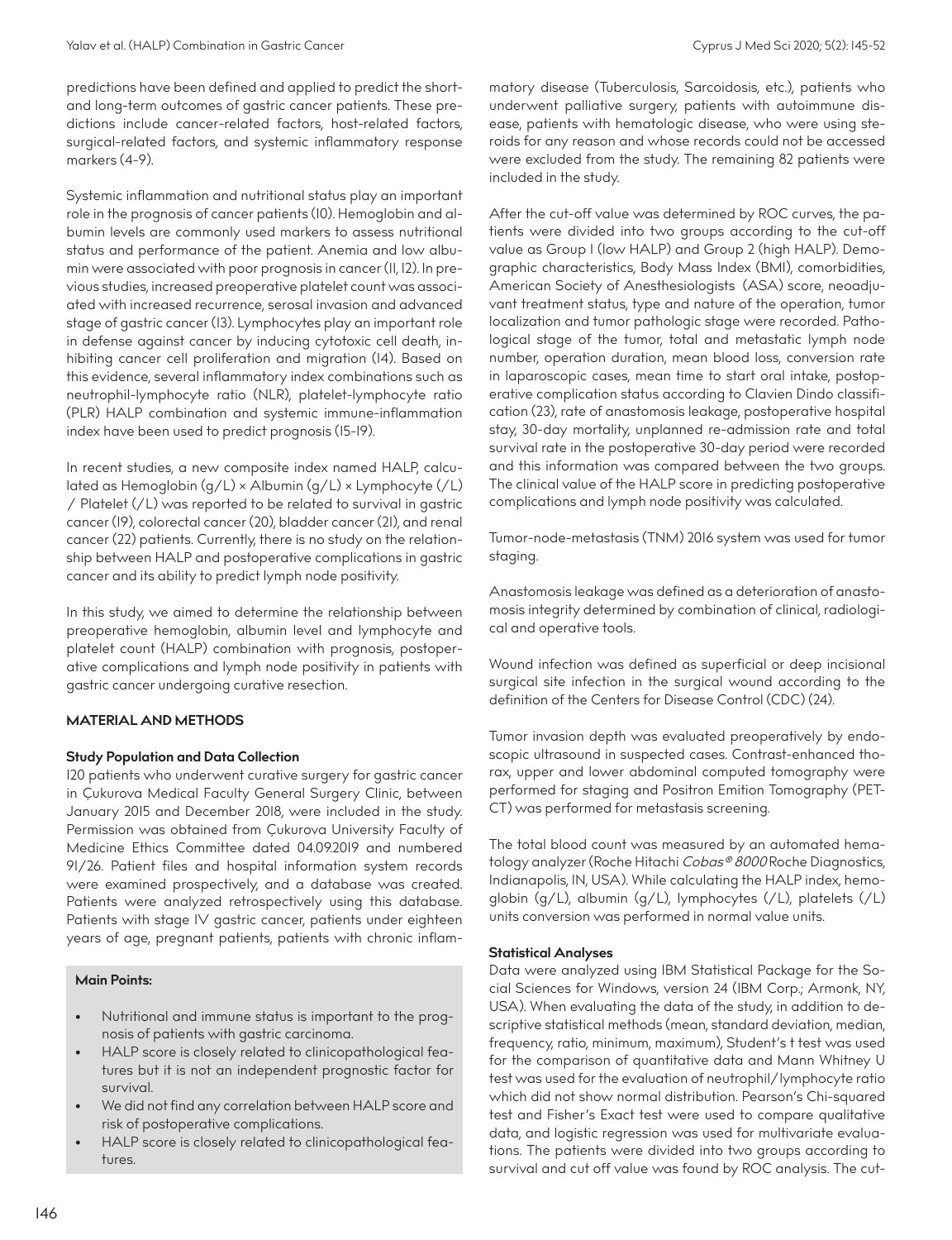off value for lymph node positivity was calculated by dividing the cases into lymph node positive and negative groups. Diagnostic accuracy was evaluated using receiver operating characteristic (ROC) curve analysis Appropriate cut-off values were identified, and sensitivity, specificity, positive predictive value, negative predictive value, positive likelihood ratio, and negative likelihood ratio were calculated for parameters with an area under the curve (AUC) of above 0.600. To assess the association of HALP with gastric cancer overall survival, multivariate Cox's proportional hazard model was conducted to estimate Hazard ratios (HRs) and their 95% confidence intervals (CIs). Kaplan-Meier and Log Rank tests were used for survival analysis. A p value of <0.05 was considered statistically significant.

# **RESULTS**

In order to create a cut-off value for HALP, ROC analysis and ROC curve were created. As a result of ROC analysis, the area under the ROC curve was calculated as 50.3%. The obtained

| TABLE I. Proposed cut-off values for significant parameters in post-<br>operative complications, Clavien Dindo 2 and above |               |  |  |
|----------------------------------------------------------------------------------------------------------------------------|---------------|--|--|
|                                                                                                                            | <b>HALP</b>   |  |  |
| <b>AUC</b>                                                                                                                 | 0.503         |  |  |
| Cut-off                                                                                                                    | >14.98        |  |  |
| Specifity                                                                                                                  | 33.33         |  |  |
| 95%-CI (%)                                                                                                                 | $19.1 - 50.2$ |  |  |
| Sensitive (%)                                                                                                              | 84.09         |  |  |
| 95%-CI(%)                                                                                                                  | 699-93.4      |  |  |
| <b>PPV</b>                                                                                                                 | 58.7          |  |  |
| <b>NPV</b>                                                                                                                 | 65.0          |  |  |
| $+LR$                                                                                                                      | 1.26          |  |  |
| $-LR$                                                                                                                      | 0.48          |  |  |
| р                                                                                                                          | 0.958         |  |  |

AUC: Area under the curve; PPV: Positive predictive value; NPV: Negative predictive value; OR: Odds ratio; +LR: Positive likelihood ratio; -LR: Negative likelihood ratio; HALP: Hemoglobin and Albumin Levels and Lymphocyte and Platelet



**FIGURE 1.** Receiver operating characteristic (ROC) curve analyses for postoperatif complications

cut-off value gives a correct answer at a rate of 50.3%. According to the cut-off value, if the HALP value was above 14.98, it was seen that Clavien Dindo 2 and more complications developed with 84.09% sensitivity and 33.33% specificity. The findings of this evaluation are shown in Table 1 and Figure 1.

In order to create a cut-off value for HALP, ROC analysis and ROC curve were created. As a result of ROC analysis, the area under the ROC curve was calculated as 50.3%. The obtained cut-off value gives a correct answer at a rate of 50.3%. According to the cut off value obtained, the lymph node positivity is assumed to be positive for a HALP value of 9.14 and below, with a sensitivity of 20.00% and specificity of 96.97%. It is shown in Table 2 and Figure 2.

Patients were divided into two groups according to the cut-off value of 14.98. Group 1 consisted of 20 patients and Group 2 consisted of 62 patients. The average age in Group I was higher than

| TABLE 2. Proposed cut-off values for significant parameters in lymph<br>node positivity |               |  |  |
|-----------------------------------------------------------------------------------------|---------------|--|--|
|                                                                                         | <b>HALP</b>   |  |  |
| <b>AUC</b>                                                                              | 0.503         |  |  |
| Cut-off                                                                                 | < 9.14        |  |  |
| Specificity                                                                             | 96.97         |  |  |
| 95%-CI(%)                                                                               | 84.2-99.9     |  |  |
| Sensitive (%)                                                                           | 20.0          |  |  |
| 95%-CI(%)                                                                               | $10.0 - 33.7$ |  |  |
| PPV                                                                                     | 90.9          |  |  |
| <b>NPV</b>                                                                              | 44.4          |  |  |
| $+LR$                                                                                   | 6.60          |  |  |
| $-LR$                                                                                   | 0.83          |  |  |
| p                                                                                       | 0.962         |  |  |

AUC: Area under the curve; PPV: Positive predictive value; NPV: Negative predictive value; OR: Odds ratio; +LR: Positive likelihood ratio; -LR: Negative likelihood ratio; HALP: Hemoglobin and Albumin Levels and Lymphocyte and Platelet



**FIGURE 2.** Receiver operating characteristic (ROC) curve analyses for lymph node positivity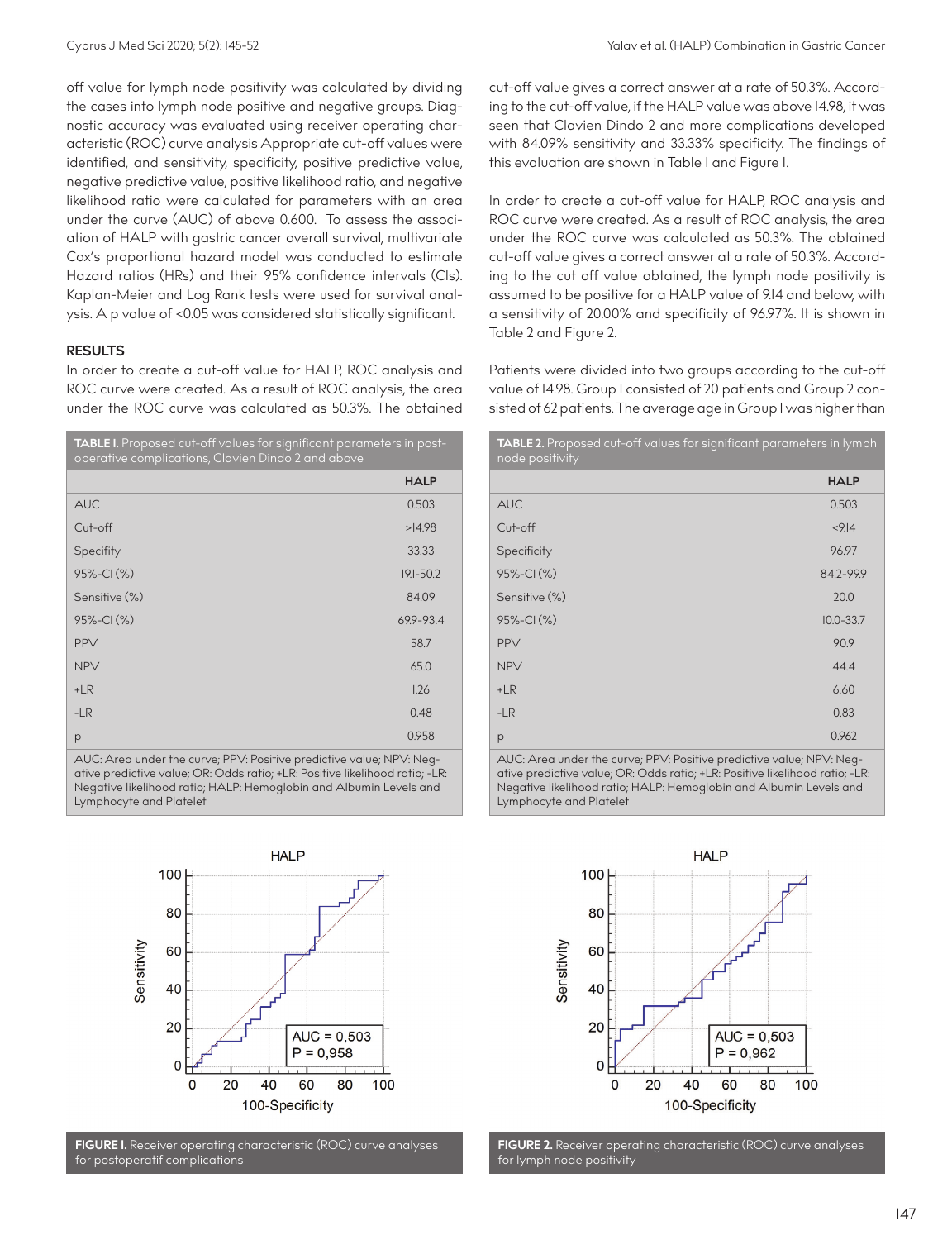Group 2 (65 vs 57) (p=0.046). Female sex was higher in Group 2 than Group 1 (38.7% vs 15%) (p=0.042). Body mass index was higher in Group 2 than Group 1 (25.4 vs 22.91) (p=0.020). No statistically significant difference was found between the groups in terms of ASA scores and neoadjuvant treatment (p>0.05). Demographic characteristics and preoperative findings of the patients are shown in Table 3.

In both groups, conventional surgical operations were performed more frequently (95% vs 82.3%) than other surgical techniques (p=0.149). Duration of operation was similar in groups (2188 vs 232 min, p=0.385). Postoperative complication rates were similar among the groups according to the Clavien Dindo classification (p=0.298). Anastomotic leakage rates were similar in both groups (p=0.692). Postoperative mortality rates were similar in both groups (20% vs 8.1%; p=0.142). Postoperative hospital stay was similar among the groups (p=0.157). The most common reason for admission to the hospital within 30 days after discharge was wound infection (10% vs 9.7%, p=0.134). Intraoperative and postoperative outcomes are shown in Table 4.

Tumor localization was most commonly in the antrum in both groups (p=0.646). The total number of dissected lymph nodes was similar in the groups (30 vs 29) (p=0.876). The number of positive lymph nodes was significantly higher in Group 1 than Group 2 (14 vs 5; p=0.002). The rate of lymph node positivity was similar in the groups (p=0.089). The pathological stage was similar in the groups (p=0.110). The rate of well-differentiated tumors was lower in Group 1 (5% vs 29%; p=0.047). The pathological features of the tumors are shown in Table 5.

| <b>TABLE 3.</b> Characteristics of patients                                                                                                       |                |                         |                           |       |  |  |
|---------------------------------------------------------------------------------------------------------------------------------------------------|----------------|-------------------------|---------------------------|-------|--|--|
|                                                                                                                                                   |                | <b>Group I Low HALP</b> | <b>Group2 High HALP</b>   | $p^*$ |  |  |
| Age (min-max)                                                                                                                                     |                | 65,30+17,82 (14-89)     | 57.53+13.91 (28-85)       | 0.046 |  |  |
| Sex                                                                                                                                               | Female         | 3(15.0)                 | 24(38.7)                  | 0.042 |  |  |
|                                                                                                                                                   | Male           | 17(85.0)                | 38(61.3)                  |       |  |  |
| ASA score                                                                                                                                         |                | 12(60.0)                | 33(53.2)                  | 0.449 |  |  |
|                                                                                                                                                   | $\overline{2}$ | 4(20.0)                 | 21(33.9)                  |       |  |  |
|                                                                                                                                                   | 3              | 4(20.0)                 | 8(12.9)                   |       |  |  |
| BMI (min-max)                                                                                                                                     |                | 22,91+2,41 (19-28.6)    | $25.4 \pm 4.47$ (16-40.3) | 0.020 |  |  |
| Neoadjuvant Chemotherapy                                                                                                                          | <b>No</b>      | 16(80.0)                | 43(69.4)                  | 0.268 |  |  |
|                                                                                                                                                   | <b>Yes</b>     | 4(20.0)                 | 19(30.6)                  |       |  |  |
| * p<0.05; BMI: Body Mass Index; ASA: American Society of Anesthesiologists score; HALP: Hemoglobin and Albumin Levels and Lymphocyte And Platelet |                |                         |                           |       |  |  |

**TABLE 4.** Intraoperative and Postoperative outcomes **Group 1 Low HALP Group2 High HALP p\*** Operation type Open 19 (95.0) 51 (82.3) 0.149  $Laparoscopic$  1 (5.0) 11 (17.7) Operation duration (min) 218.25±29.03 (180-310) 232.50±70.76 (170-500) 0.385 Complication (Clavien Dindo) 1 1 (5.0) 14 (22.6) 0.298 2  $12(60.0)$   $34(54.8)$  $3A$   $3(15.0)$   $9(14.5)$  $1(5.0)$  2 (3.2) 5 3 (15.0) 3 (15.0) 3 (15.0) 3 (4.8) Anastomosis leakage 17 (85.0) 55 (88.7) 0.692 Stump leak 1 (5.0) 4 (6.5) Esophagojejunostomy 2 (10.0) 3 (4.8) Postoperative mortality and the set of the Messian Messian Area (20.0) 5 (8.1) The Second Contract of the D.142 No 16 (80.0) 57 (91.9) Postoperative duration of hospitalization (day)  $14.0+11.88$  (5-45) 10.79+7.48 (2-46.0) 0.157 30-day readmission to the hospital **120-day readmission to the hospital None** 15 (75.0) 123  $I(5.0)$  1 (1.6) 1 (1.6) Oral intake disorder 1 (5.0) 0 (0.0) Pneumonia  $(5.0)$ Wound site infection  $2(10.0)$  6 (9.7) HALP: Hemoglobin and Albumin Levels and Lymphocyte And Platelet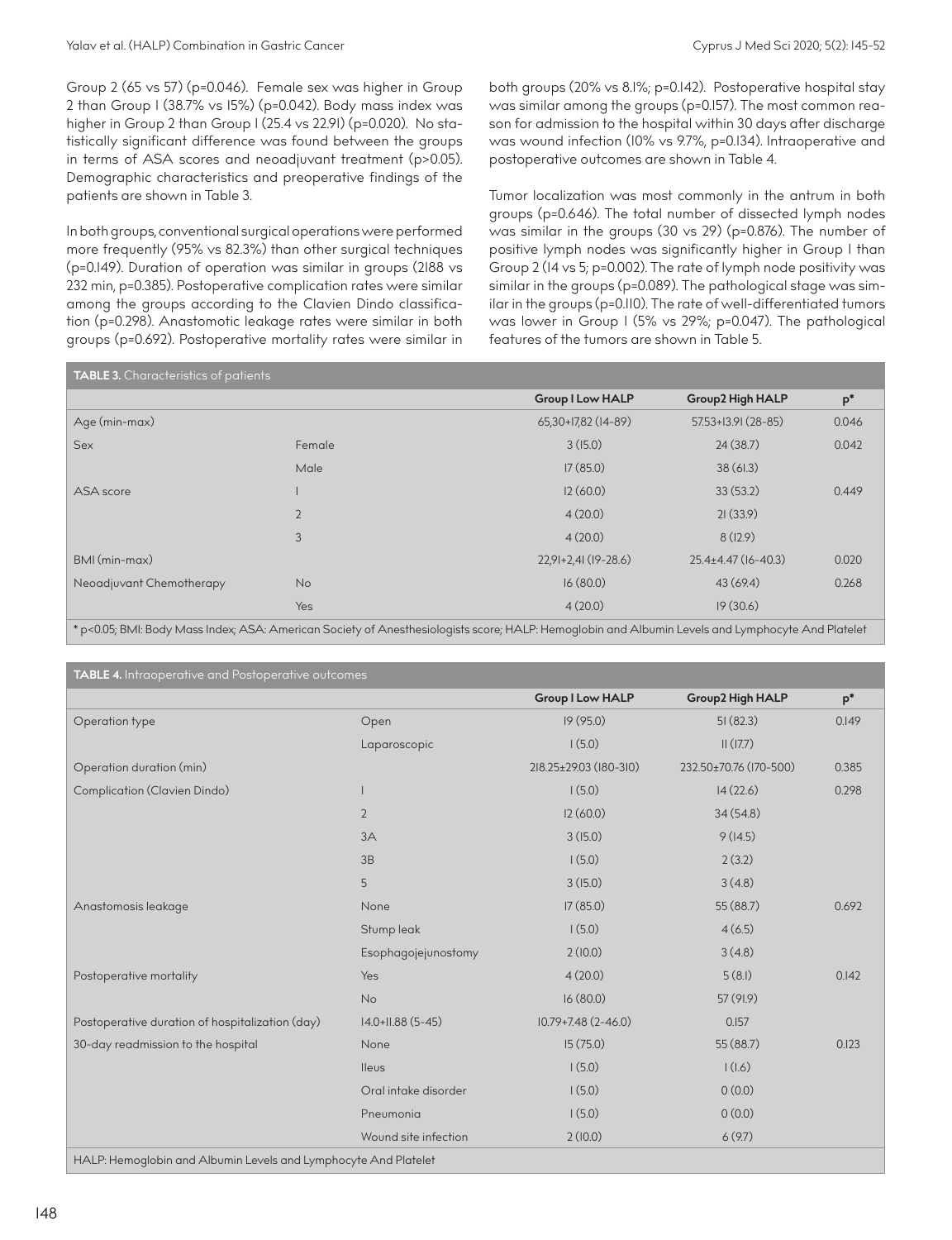**ALCOHOL** 

 $0.8$ 

Survival  $0<sub>6</sub>$ 

Cum  $0.4$ 

 $0.2$ 

 $0<sup>c</sup>$ 

Low-censored High-consored There were statistically significant differences in univariate and multivariate analyzes in terms of age and pathological grade groups (p <0.01). There was no statistically significant difference between the patients in terms of sex, pathological stage, HALP group, lymph node positivity and tumor localization (p>0.05). Univariate and multivariate analyzes of the variables of age, sex, pathological grade, pathological stage, HALP score level, lymph node positivity and tumor localization are shown in Table 7.

# **DISCUSSION**

Proper prognostic evaluation is necessary for the optimal treatment of gastric cancer. TNM staging system plays an important role in the prognostic evaluation of gastric cancer in routine clinical practice. However, clinical outcomes may vary between pa-

**TABLE 5.** Characteristics of tumor **Group 1 Low HALP Group2 High HALP p\*** Tumor localization Antrum 6 (30.0) 25 (40.3) 0.646  $Cardia$   $(6.5)$ Corpus 7 (35.0) 19 (30.6) Small curvature  $3(15.0)$  9 (14.5) Linitis Plastica 3 (15.0) 3 (4.8) EGJ  $0(0.0)$  2 (3.2) Total dissected lymph node number (mean) (min-max) 30.35+15.85 (3-62) 29.79+13.16 (7-63) 0.876 Positive lymph node number (mean) (min-max) 14.05+15.94 (0-47) 5.54+7.77 (0-38) 0.002 Lymph node positivity and the control of the Megative CDS (25.0) 28 (45.2) 28 (45.2) 28 (45.2) 2.089 Positive 15 (75.0) 15 (75.0) 34 (54.8) pSTAGE 12 (19.4) 12 (19.4) 12 (19.4) 12 (19.4) 12 (19.4) 12 (19.4) 12 (19.4) 12 (19.4) 12 (19.4) 12 (19.4) 12  $1(5.0)$  5 (8.1)  $1(5.0)$  4 (6.5)  $4(20.0)$  16 (25.8)  $3A$  7 (11.3)  $3B$  3 (15.0) 3 (15.0) 3 (4.8) 3C 10 (50.0) 15 (24.2) Pathological grade 1992 Control of the Non-differentiated 3 (15.0) 11 (17.7) 20047 Poorly differentiated 9 (45.0) 25 (40.3) Mildly differentiated  $7$  (35.0) 8 (12.9) Well differentiated 1 (5.0) 18 (29.0)

\* p<0.05; EGJ: Esophagogastric junction; HALP: Hemoglobin and Albumin Levels and Lymphocyte and Platelet

**TABLE 6.** Total survival time according to HALP groups **Mean (Mean+sd (Min-Max)) Median (Mean+sd (Min-Max)) p** HALP Group Low HALP 41.0+4.32 44.02+5.27 32.54-49.47 33.68-54.37 0.020 High HALP 28.44+1.86 28.26+5.15 24.8-32.09 18.16-38.37 HALP: Hemoglobin and Albumin Levels and Lymphocyte and Platelet

 $10,00$  $40.00$  $50.00$  $60.00$  $\frac{1}{2}$  $20.00$  $30,00$ survey av **FIGURE 3.** Total survival time according to HALP groups

**Survival Functions**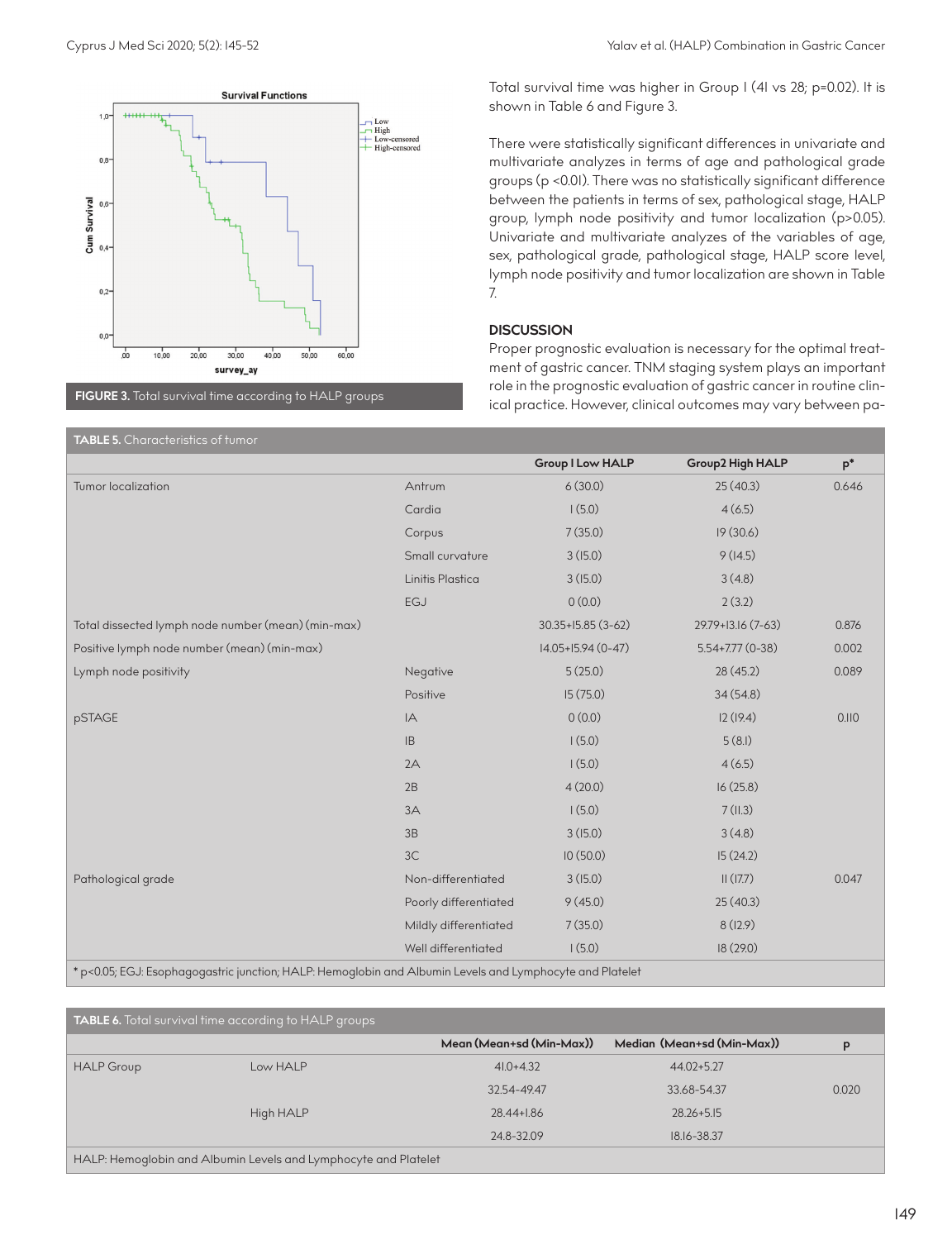tients with the same staging process, and this is evidence that the TNM staging system is not sufficient to predict prognosis (25-27). Due to the insufficiency of the TNM staging system in determining the prognosis, researchers have begun to work on new scoring systems.

It is widely accepted that inflammatory response and nutritional status are associated with the prognosis of cancer patients (4). Serum albumin is one of the most commonly used indicators to predict the nutritional status of the patient. Serum albumin level is one of the parameters used to evaluate cancer progression and prognosis. Low albumin levels in cancer patients are correlated with low survival rates (28). Anemia is a common finding in cancer patients and is considered a negative prognostic factor (11). Lymphopenia is also common in advanced cancer patients and is a warning for cancer progression. Metastasis formation is associated with platelet stimulation. Platelets are thought to protect cancer cells from immunological attacks (29- 31). HALP is an integration of these four hematological and biochemical parameters and has been shown to have a prognostic value in patients with gastric cancer (19).

In this study, the HALP score was calculated based on preoperative hemoglobin, albumin, lymphocyte and platelet values and its importance in the prognostic evaluation of gastric cancer was evaluated.

In this study, the clinical significance of the HALP score in predicting cases with a score of 2 or more according to the Clavien Dindo scoring system evaluating postoperative complications was investigated. At a 14.98 cut off value, the sensitivity in detecting complications was as high as 84%, while the specificity was very low at 33%. When used to estimate lymph node positivity, the specificity of detecting lymph node positivity at a cutoff value of 9.14 was very high (96.7%), whereas its sensitivity was low (20%).

Chen XL et al. (19) found the HALP score to be closely related to many clinicopathological features such as tumor diameter, T and N stage, and vascular invasion. They found the HALP score as a risk factor for survival in multivariate analyzes, and the median survival time and overall survival rates for 1, 2, 3 years were higher in the high HALP group. In our study, it was associated with age, sex, and body mass index. We did not find any relationship

| TABLE 7. M Univariate and multivariable analysis of factors associated with overall survival in gastric cancer |                       |            |                                                                                                                                                                                                                                                                                                                                                                                                                              |         |  |  |
|----------------------------------------------------------------------------------------------------------------|-----------------------|------------|------------------------------------------------------------------------------------------------------------------------------------------------------------------------------------------------------------------------------------------------------------------------------------------------------------------------------------------------------------------------------------------------------------------------------|---------|--|--|
|                                                                                                                |                       | Univariate | Multivariate                                                                                                                                                                                                                                                                                                                                                                                                                 |         |  |  |
| <b>Measurements</b>                                                                                            |                       | $\sf p$    | HR (95% - CI)                                                                                                                                                                                                                                                                                                                                                                                                                | $\sf p$ |  |  |
| Age group                                                                                                      | < 59                  | 0.006      | 1.00                                                                                                                                                                                                                                                                                                                                                                                                                         | 0.003   |  |  |
|                                                                                                                | $>59$                 |            | $0.258(0.076 - 0.441)$                                                                                                                                                                                                                                                                                                                                                                                                       |         |  |  |
| Sex                                                                                                            | Male                  | 0.051      | 1.00                                                                                                                                                                                                                                                                                                                                                                                                                         | 0.058   |  |  |
|                                                                                                                | Female                |            | 0.198 (0.110-0.396)                                                                                                                                                                                                                                                                                                                                                                                                          |         |  |  |
| Pathological grade                                                                                             | Poorly differentiated | 0.046      | 1.00                                                                                                                                                                                                                                                                                                                                                                                                                         | 0.039   |  |  |
|                                                                                                                | Non-differentiated    |            |                                                                                                                                                                                                                                                                                                                                                                                                                              |         |  |  |
|                                                                                                                | Well differentiated   |            |                                                                                                                                                                                                                                                                                                                                                                                                                              |         |  |  |
|                                                                                                                | Mildly differentiated |            | $0.414(0.126 - 0.702)$                                                                                                                                                                                                                                                                                                                                                                                                       |         |  |  |
| Pathological stage                                                                                             | IA                    | 0.108      | 1.00                                                                                                                                                                                                                                                                                                                                                                                                                         | 0.225   |  |  |
|                                                                                                                | IB                    |            |                                                                                                                                                                                                                                                                                                                                                                                                                              |         |  |  |
|                                                                                                                | 2A                    |            |                                                                                                                                                                                                                                                                                                                                                                                                                              |         |  |  |
|                                                                                                                | 2B                    |            |                                                                                                                                                                                                                                                                                                                                                                                                                              |         |  |  |
|                                                                                                                | 3A                    |            | $0.233 (-0.147 - 0.613)$                                                                                                                                                                                                                                                                                                                                                                                                     |         |  |  |
|                                                                                                                | 3B                    |            |                                                                                                                                                                                                                                                                                                                                                                                                                              |         |  |  |
|                                                                                                                | 3C                    |            |                                                                                                                                                                                                                                                                                                                                                                                                                              |         |  |  |
| <b>HALP</b>                                                                                                    | < 4.98                | 0.055      | 1.00                                                                                                                                                                                                                                                                                                                                                                                                                         | 0.061   |  |  |
|                                                                                                                | >14.98                |            | 0.247 (0.II3-0.485)                                                                                                                                                                                                                                                                                                                                                                                                          |         |  |  |
| Lymph node positivity                                                                                          | Negative              | 0.113      | 1.00                                                                                                                                                                                                                                                                                                                                                                                                                         | 0.148   |  |  |
|                                                                                                                | Positive              |            | $0.155(-0.037-0.346)$                                                                                                                                                                                                                                                                                                                                                                                                        |         |  |  |
| Tumor localization                                                                                             | Antrum                | 0.664      | 1.00                                                                                                                                                                                                                                                                                                                                                                                                                         | 0.545   |  |  |
|                                                                                                                | Cardia                |            |                                                                                                                                                                                                                                                                                                                                                                                                                              |         |  |  |
|                                                                                                                | Corpus                |            |                                                                                                                                                                                                                                                                                                                                                                                                                              |         |  |  |
|                                                                                                                | Small curvature       |            | $0.194 (-0.828 - 0.441)$                                                                                                                                                                                                                                                                                                                                                                                                     |         |  |  |
|                                                                                                                | Linitis Plastica      |            |                                                                                                                                                                                                                                                                                                                                                                                                                              |         |  |  |
|                                                                                                                | <b>EGJ</b>            |            |                                                                                                                                                                                                                                                                                                                                                                                                                              |         |  |  |
| <b><i>CONTRACTOR</i></b><br>$\overline{z}$<br><b>Contract Contract Contract</b><br>C <sub>1</sub>              | $\sim$ $\sim$         |            | $\mathbf{A} = \mathbf{A} + \mathbf{A} + \mathbf{B} + \mathbf{B} + \mathbf{B} + \mathbf{B} + \mathbf{B} + \mathbf{B} + \mathbf{B} + \mathbf{B} + \mathbf{B} + \mathbf{B} + \mathbf{B} + \mathbf{B} + \mathbf{B} + \mathbf{B} + \mathbf{B} + \mathbf{B} + \mathbf{B} + \mathbf{B} + \mathbf{B} + \mathbf{B} + \mathbf{B} + \mathbf{B} + \mathbf{B} + \mathbf{B} + \mathbf{B} + \mathbf{B} + \mathbf{B} + \mathbf{B} + \mathbf$ |         |  |  |

EGJ: Esophagogastric junction; HR: Hazard ratios; CI: confidence intervals; HALP: Hemoglobin and Albumin Levels and Lymphocyte and Platelet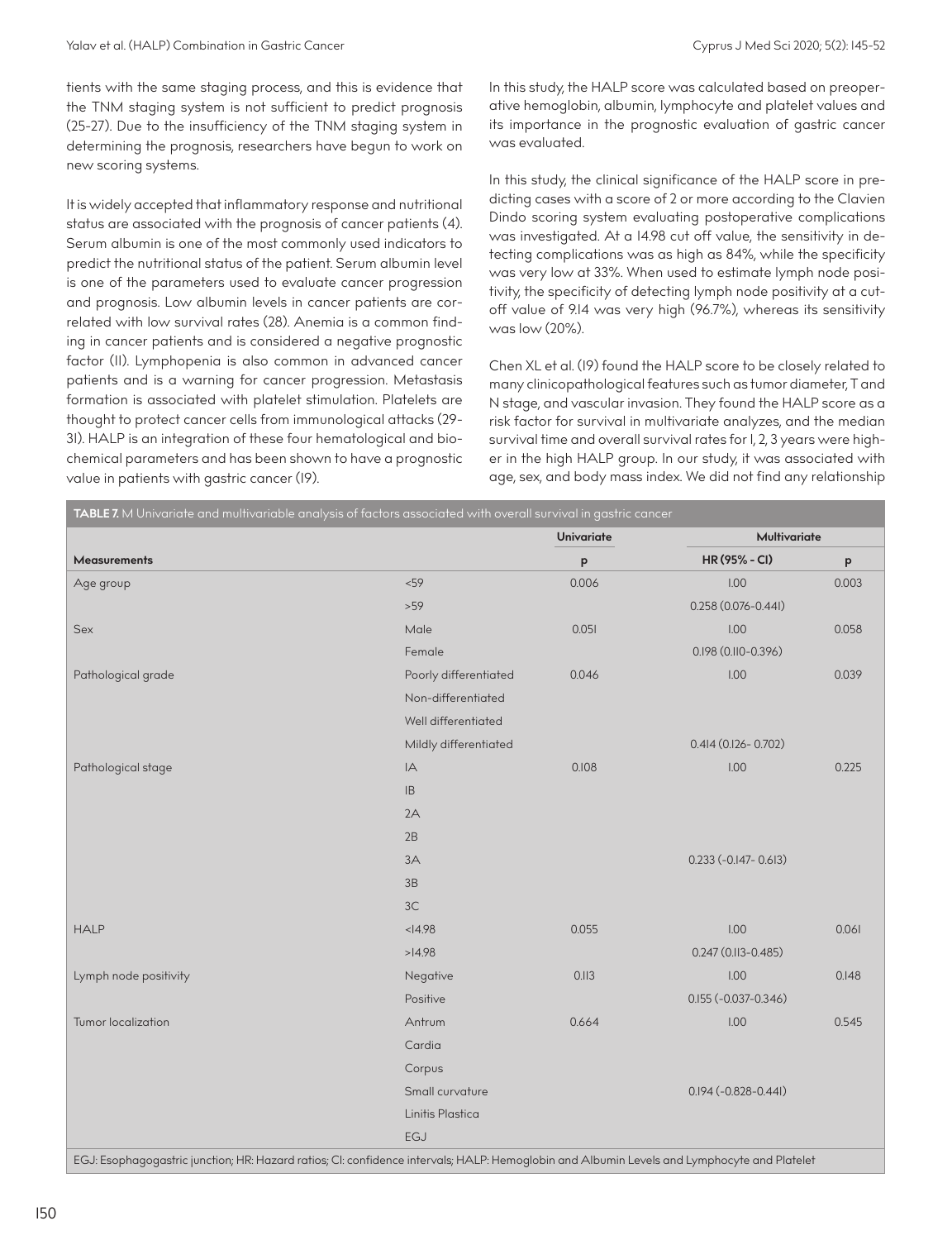Cyprus J Med Sci 2020; 5(2): 145-52 Yalav et al. (HALP) Combination in Gastric Cancer

between intraoperative and postoperative outcomes. Contrary to the findings of Chen XL et al. (19), it was not associated with pathological tumor stage. However, the rate of positive lymph nodes was high, especially in the group with low HALP scores (14 vs 5; p=0.002). The pathological grade had a higher proportion of well differentiated tumors in the group with high HALP (29% vs 5%; p=0.047).

We did not find the HALP score as a risk factor for survival in the multivariate analysis. The mean total survival time was higher in the low HALP group, contrary to expectations (41 months vs 28 months; p=0.020).

The most important limitation of our study was its retrospective evaluation and single-centeredness. However, we believe that it provides comprehensive data and contributes to valuable reference data in terms of HALP score's value in predicting lymph node positivity in gastric cancer. Multicenter prospective studies are needed to confirm our findings.

In our study contrary to what I expected to have a low Halp score, we did not find it related to poor prognosis. Preoperative high HALP score was found to be associated with poor prognosis. We did not find any correlation between HALP score and risk of postoperative complications. The HALP score is an easy-toaccess and inexpensive biomarker. However, it cannot be used as a prognostic factor alone in gastric cancer. The. Prognostic tools are needed to create personalized cancer treatment programs.

**Ethics Committee Approval:** Ethics committee approval was received for this study from the ethics committee of Çukurova University Faculty of Medicine (04.09.2019/91/26).

**Informed Consent:** Due to the retrospective design of the study, informed consent was not taken.

#### **Peer-review**: Externally peer-reviewed.

**Author Contributions:** Concept – O.Y., U.T., A.G.Ü., A.G.S.; Design - O.Y., U.T., A.G.Ü.; Supervision - O.Y.; Resources - O.Y., U.T., A.G.Ü., A.G.S.; Materials - O.Y., U.T., A.G.Ü., A.G.S.; Data Collection and/or Processing - U.T., A.G.Ü.; Analysis and/or Interpretation - O.Y., U.T.; Literature Search - O.Y., U.T., A.G.Ü., A.G.S.; Writing Manuscript - O.Y., U.T.; Critical Review - O.Y., U.T.

**Conflict of Interest:** Authors have no conflicts of interest to declare.

**Financial Disclosure:** The authors declared that this study has received no financial support.

## **REFERENCES**

- 1. Torre LA, Bray F, Siegel RL, Ferlay J, Lortet-Tieulent J, Jemal A. Global cancer statistics, 2012. CA-Cancer J Clin 2015; 65(2): 87-108. [[Crossref](https://doi.org/10.3322/caac.21262)]
- 2. Türkiye'de Kanser İstatistikleri. Available From: URL: https://hsgm. saglik.gov.tr/depo/birimler/kanser-db/istatistik/Turkiye\_Kanser\_Istatistikleri\_2015.pdf Accessed September ,10, 2019.
- 3. Ajani JA, Bentrem DJ, Besh S, D'Amico TA, Das P, Denlinger C, et al. Gastric cancer version 2.2013: featured updates to the NCCN Guidelines. J Natl Compr Canc Netw 2013; II(5): 531-46. [[Crossref\]](https://doi.org/10.6004/jnccn.2013.0070)
- 4. Hsieh MC, Wang SH, Chuah SK, Lin YH, Lan J, Rau KM. A prognostic model using inflammation-and nutrition-based scores in patients

with metastatic gastric adenocarcinoma treated with chemother-apy. Medicine 2016; 95(17): 1-6. [[Crossref\]](https://doi.org/10.1097/MD.0000000000003504)

- 5. Roxburgh CS, McMillan DC. Role of systemic inflammatory response in predicting survival in patients with primary operable cancer. Future Oncol 2010; 6(1): 149-63. [[Crossref](https://doi.org/10.2217/fon.09.136)]
- 6. Mohri Y, Tanaka K, Ohi M, Yokoe T, Miki C, Kusunoki M. Prognostic significance of ost- and tumor-related factors in patients with gas-tric cancer. World J Surg 2010; 34(2): 285-90. [[Crossref\]](https://doi.org/10.1007/s00268-009-0302-1)
- 7. Xin-Ji Z, Yong-Gang L, Xiao-Jun S, Xiao-Wu C, Dong Z, Da-Jian Z. The prognostic role of neutrophils to lymphocytes ratio and platelet count in gastric cancer: A meta-analysis. Int J Surg 2015; 21: 84-91. [[Crossref\]](https://doi.org/10.1016/j.ijsu.2015.07.681)
- 8. D'Amata G, Izzo L, Pugliese F, Izzo S, Izzo P, Costi U, et al. New prognostic factors in gastric cancer: the role of lympho-plasmacytic infiltrate. Annali italiani di chirurgia 2018; 89(5): 398-405.
- 9. Del Rio P, Viani L, Bertocchi E, Iapichino G, Luzietti E, Dell'Abate P, et al . The prognostic role of tumor size in patients with gastric cancer. Annali italiani di chirurgia 2017; 88(6): 478-84.
- 10. Pastore CA, Orlandi SP, González M. CAssociation between an inflammatory-nutritional index and nutritional status in cancer patients. Nutricion Hospitalaria 20132; 28(1): 188-93.
- 11. Huang XZ, Yang YC, Chen Y, Wu CC, Lin RF, Wang ZN, et al. Preoperative anemia or low hemoglobin predicts poor prognosis in gastric cancer patients: a meta-analysis, Dis Markers 2019; 7606128: 1-9. [[Crossref\]](https://doi.org/10.1155/2019/7606128)
- 12. Ouyang X, Dang Y, Zhang F, Huang Q. Low Serum Albumin Correlates with Poor Survival in Gastric Cancer Patients. Clin Lab 2018; 64(3): 239-45. [\[Crossref\]](https://doi.org/10.7754/Clin.Lab.2017.170804)
- Yang C, Jiang H, Huang S, Hong H, Huang X, Wang X, et al The prognostic role of pretreatment thrombocytosis in gastric cancer: A systematic review and meta-analysis. Medicine (Baltimore) 2018; 97(31): 1-77. [\[Crossref](https://doi.org/10.1097/MD.0000000000011763)]
- 14. Mantovani A, Allavena P, Sica A, Balkwill F. Cancer-related inflam-mation. Nature 2008; 454: 436-44. [\[Crossref](https://doi.org/10.1038/nature07205)]
- 15. Szor DJ, Dias AR, Pereira MA, Ramos MFKP, Zilberstein B, Cecconello, et al. Prognostic role of neutrophil/lymphocyte ratio in resected gastric Cancer: a systematic review and meta-analysis Clinics 2018; 73: e360. [\[Crossref\]](https://doi.org/10.6061/clinics/2018/e360)
- 16. Yalav O, Topal U, Ünal AG. Clinical value of neutrophil/lymphocyte ratio in predicting postoperative complications, lymph node positivity and prognosis in gastric cancer patients who underwent cu-rative surgical resection Ann Med Res 2019; 26(II): 2513-9. [\[Crossref](https://doi.org/10.5455/annalsmedres.2019.09.591)]
- 17. Miyamoto R, Inagawa S, Sano N, Tadano S, Adachi S, Yamamoto M. The neutrophil-to-lymphocyte ratio (NLR) predicts short-term and long-term outcomes in gastric cancer patients. Eur J Surg Oncol 2018; 44(5): 607-12. [\[Crossref](https://doi.org/10.1016/j.ejso.2018.02.003)]
- 18. Dolan RD, Lim J, McSorley ST, Horgan PG, McMillan DC. The role of the systemic inflammatory response in predicting outcomes in patients with operable cancer: systematic review and meta-analy-sis. Sci Rep 2017; 7(1): 1-31. [[Crossref\]](https://doi.org/10.1038/s41598-017-16955-5)
- 19. Chen XL, Xue L, Wang W, Chen HN, Zhang WH, Liu K, et al. Prognostic significance of the combination of preoperative hemoglobin, albumin, lymphocyte and platelet in patients with gastric carcinoma: a retrospective cohort study. Oncotarget 2015; 6(38): 41370-82. [[Crossref\]](https://doi.org/10.18632/oncotarget.5629)
- 20. Jiang H, Li H, Li A, Tang E, Xu D, Chen Y, et al. Preoperative combined hemoglobin, albumin, lymphocyte and platelet levels predict survival in patients with locally advanced colorectal cancer. Oncotar-get 2016; 7(4): 72076-83. [[Crossref](https://doi.org/10.18632/oncotarget.12271)]
- 21. Peng D, Zhang CJ, Gong YQ, Hao H, Guan B, Li XS, et al. Prognostic significance of HALP (hemoglobin, albumin, lymphocyte and platelet) in patients with bladder cancer after radical cystectomy. Sci Rep 2018; 8(1): 1-9. [\[Crossref\]](https://doi.org/10.1038/s41598-018-19146-y)
- Peng D, Zhang CJ, Tang Q, Zhang L, Yang KW, Yu XT, et al. Prognostic significance of the combination of preoperative hemoglobin and albumin levels and lymphocyte and platelet counts (HALP) in pa-